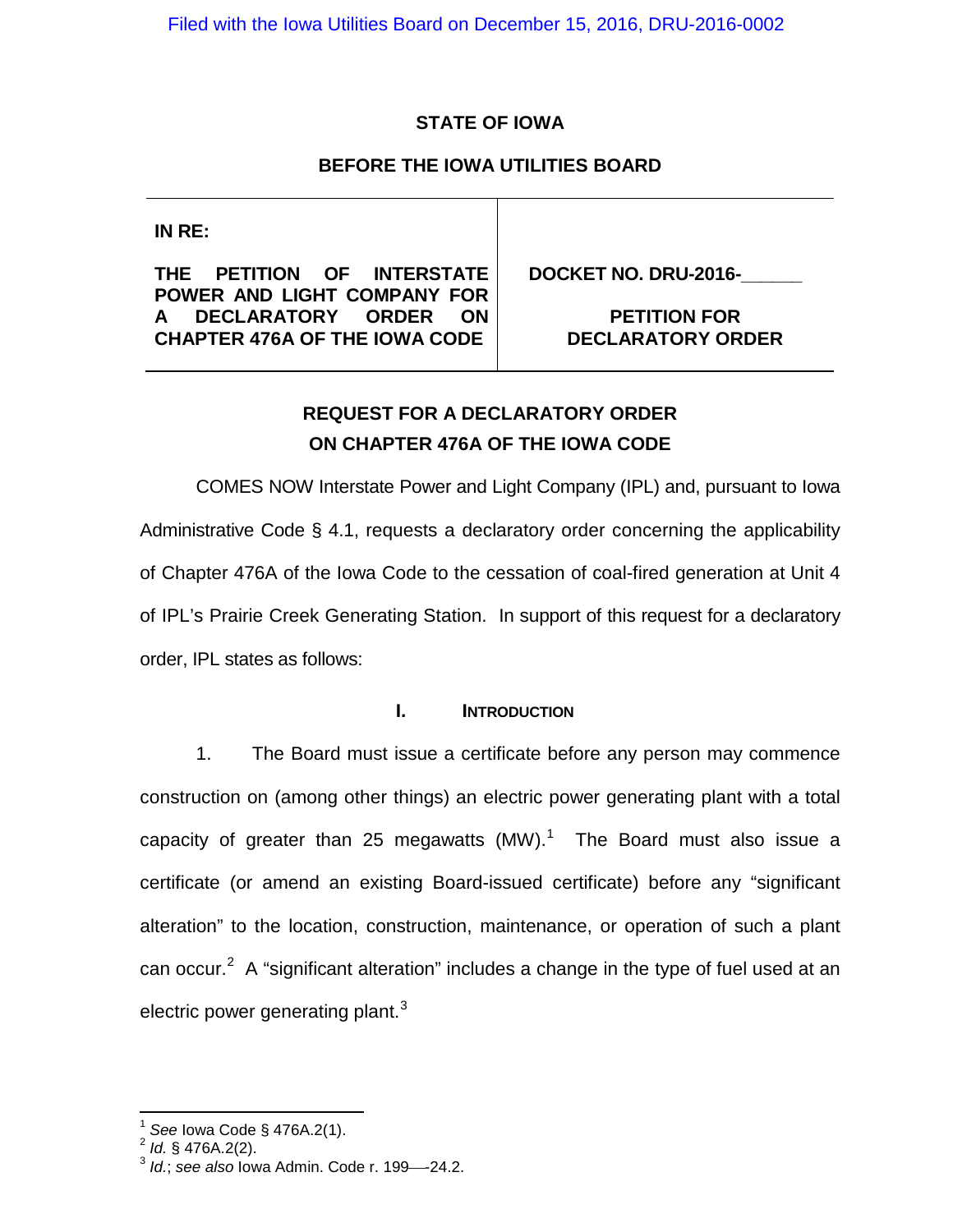2. On or before the end of calendar year 2017, IPL will cease using coal as an electric generating fuel at Prairie Creek Unit 4 and will operate that unit solely on natural gas. For the reasons discussed below, IPL does not believe that this action qualifies as a "significant alteration" that is subject to the Board's jurisdiction under Chapter 476A. [4](#page-1-0)

## **II. BACKGROUND**

3. IPL owns and operates the Prairie Creek Generating Station in Cedar Rapids, Iowa, which consists of three electric generating units (1A, 3, and 4) that have a collective net summer and winter capacity of approximately 163 MW.

4. Prairie Creek Unit 4 was originally placed into service in 1968 and has a net summer and winter capacity of approximately 116 MW. As mentioned above, this unit is currently capable of combusting coal or natural gas to produce electricity. Historically, the unit has operated as a baseload facility, but will likely operate as an intermediate or peaking facility once it begins running exclusively on natural gas.

5. In 2015, to resolve allegations that IPL violated provisions of the Prevention of Significant Deterioration program under the federal Clean Air Act<sup>[5](#page-1-1)</sup> at various power plants and consistent with IPL's proactive, collaborative approach to meeting environmental standards, IPL entered into a Consent Decree with the

<span id="page-1-0"></span><sup>&</sup>lt;sup>4</sup> If the Board believes IPL's cessation of coal use at Prairie Creek Unit 4 is a "significant alteration" and, thus, rules that Chapter 476A is applicable here, then IPL anticipates that it will request a waiver of the Board's rules related to Chapter 476A which govern the location and construction of electric generation facilities. See lowa Admin. Code r. 199-24.1-24.15. If the Board determines there is no "significant alteration" and thus, no need for IPL to file an application for a generation certificate here, then the Board's precedent instructs that a request for waiver is also unnecessary. In a previous declaratory order concerning the cessation of coal use at IPL's Dubuque Generating Station (DGS) Units 3 and 4 and Sutherland Generating Station (SGS) Units 1 and 3, the Board determined that, because IPL was not required to file an application for generation certificate, IPL's alternate request for waiver of Iowa Code chapter 476A and Iowa Administrative Code chapter 199—24 was moot. *See In Re Interstate Power and Light Co.*, Docket No. DRU-2012-0002, *Declaratory Ruling and Order Denying Request for Waiver as Moot*, at 10-11 (Apr. 23, 2012) [hereinafter "DGS/SGS Declaratory Order"].

<span id="page-1-1"></span><sup>5</sup> *See* 42 U.S.C. §§ 7470-7492.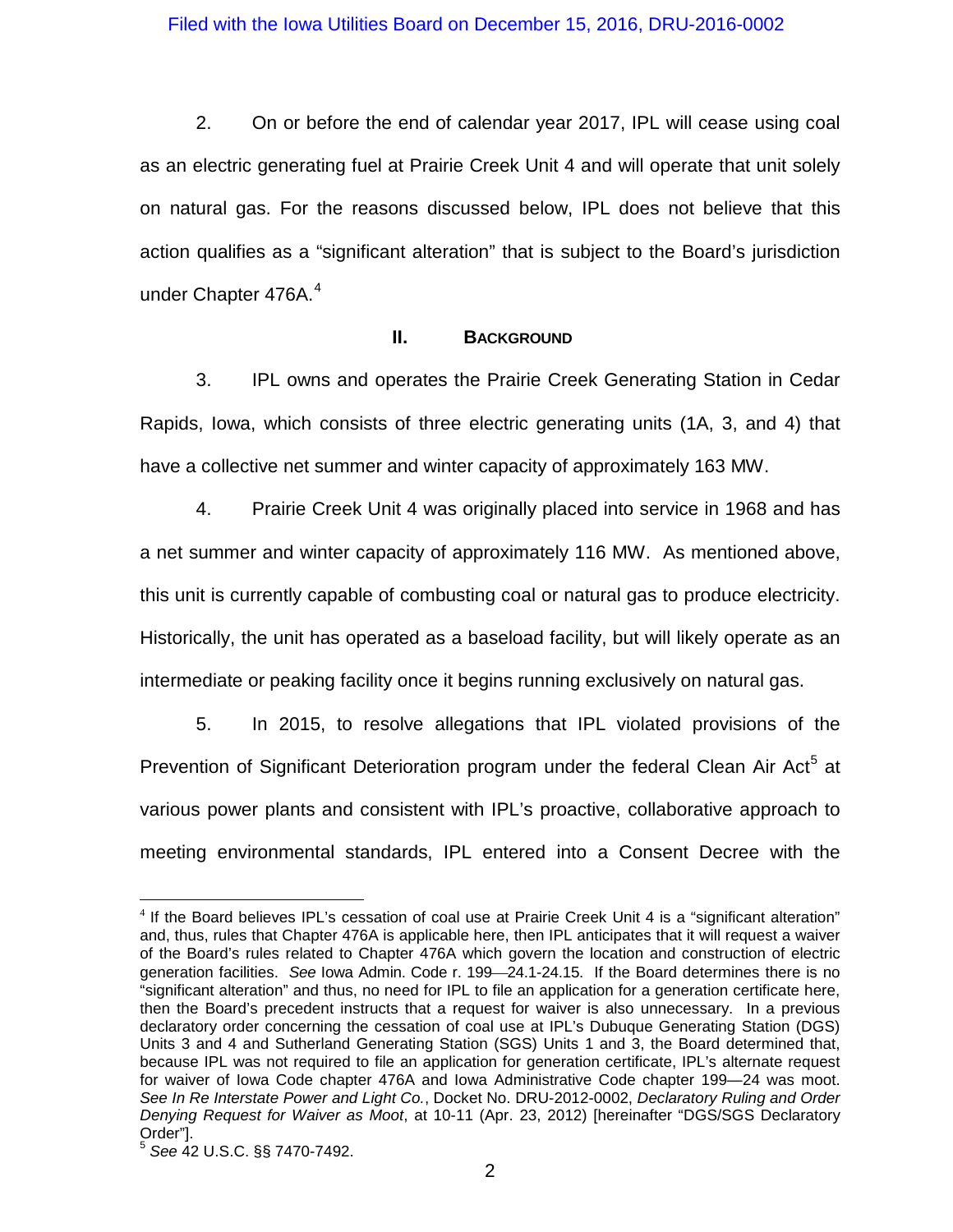United States, the State of Iowa, Linn County, Iowa, and the Sierra Club. The Consent Decree, which has been entered by the U.S. District Court for the Northern District of Iowa, is federally enforceable. During negotiations over the Consent Decree, IPL endeavored to find a resolution that benefitted IPL's customers, and that was consistent with and complemented its pre-existing, long-term plans. The Consent Decree did not significantly change IPL's emissions control plans; rather, it just memorialized them and made them concrete requirements. The Consent Decree requires IPL to refuel or retire several of its coal-fired units. Refueled units must cease burning coal and can only burn natural gas to generate electricity. Retired units must be shut down and cannot—physically or legally—burn any fossil fuels. Under the Consent Decree, IPL must refuel or retire Prairie Creek Unit 4 no later than June 1, 2018. By entering into this Consent Decree, IPL did not admit to any liability under the Clean Air Act; rather, the company sought to avoid the costs and uncertainties associated with litigating these allegations.

6. Even before entering into the Consent Decree, IPL was considering converting or refueling Prairie Creek Unit 4 to run on natural gas.

7. IPL ultimately decided to refuel the unit because the company believes this approach is in its customers' best interests. Operating Prairie Creek Unit 4 exclusively on natural gas will reduce carbon dioxide  $(CO_2)$ , sulfur dioxide  $(SO_2)$ , and mercury (Hg) emissions from that unit and will avoid the need to retrofit the unit's bottom ash handling system. Transitioning the unit to natural gas will also continue to provide customers with a valuable capacity resource that can be called upon, and is part of the company's long-term planning process, which is designed to ensure

3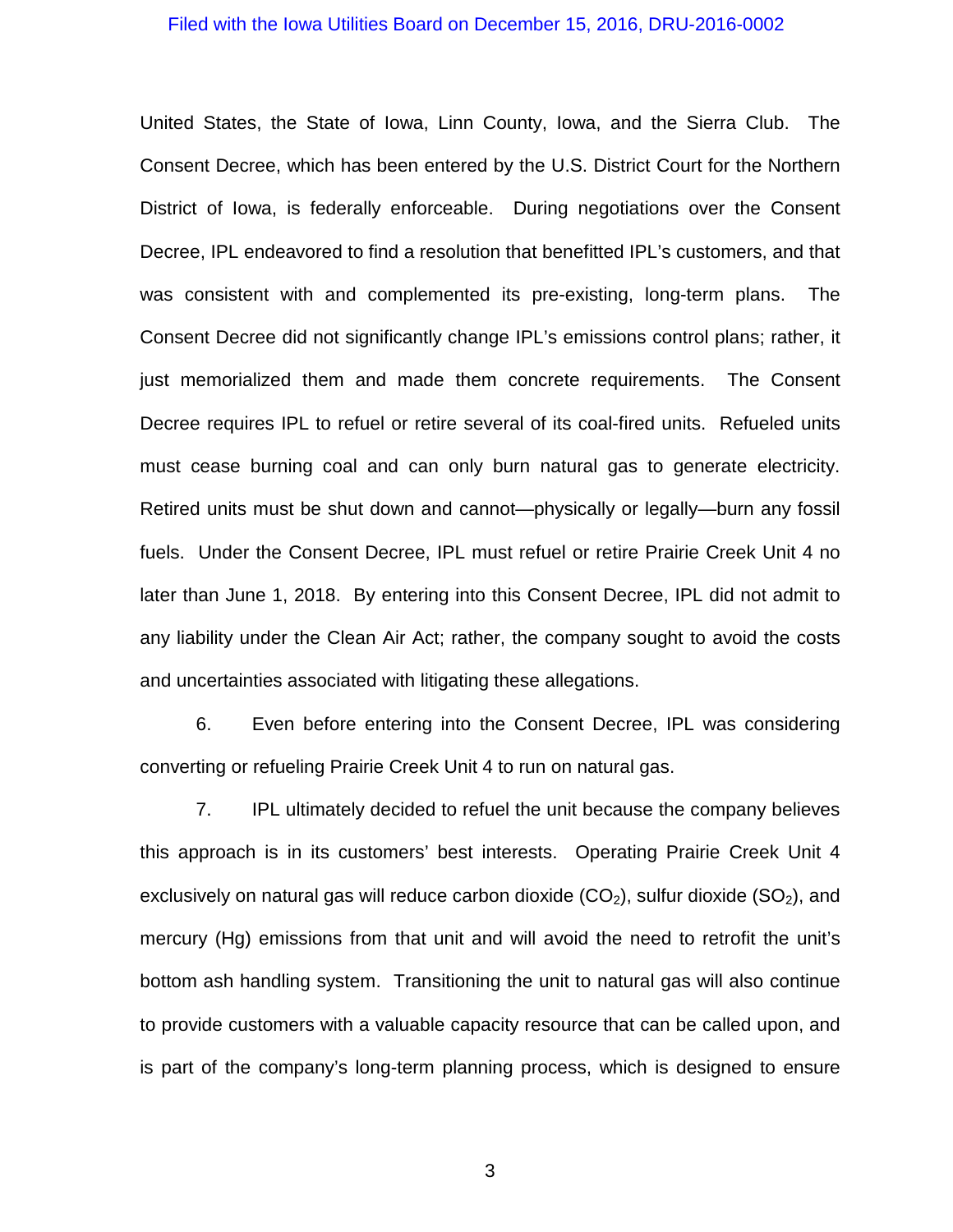that its generating fleet can efficiently comply with current and emerging environmental regulations.

8. Accordingly, by the end of calendar year 2017, IPL will cease burning coal and will only burn natural gas to generate electricity at Prairie Creek Unit 4. As noted above, this is not only necessary to comply with the terms of the Consent Decree, but is also in the best interests of IPL's customers. IPL will not have to incur any capital expenses or make any physical modifications to facilitate the exclusive use of natural gas at Prairie Creek Unit 4.

### **III. REQUEST FOR A DECLARATORY ORDER ON CHAPTER 476A OF THE IOWA CODE**

9. IPL requests that the Board issue a declaratory order finding that IPL's decision to cease burning coal as an electric generating fuel at Prairie Creek Unit 4 is not a "significant alteration" and is therefore not subject to the Board's jurisdiction under Iowa Code § 476A.2(2).

10. As noted above, the Board must issue a certificate before any person can commence construction on or conduct a "significant alteration" to any "facility."<sup>[6](#page-3-0)</sup> A "facility" is defined to include "any electric power generating plant . . . owned by any person, with a total capacity of  $[25 \text{ MW}]$  of electricity or more  $\ldots$ ." Thus, Prairie Creek Unit 4 is a "facility" within the meaning of Chapter 476A of the Iowa Code.

11. The question, then, is whether IPL's decision to cease burning coal as an electric generating fuel at Prairie Creek Unit 4 is a "significant alteration" within the meaning of Iowa Code § 476A.2(2). IPL believes that, based on the facts described above, the answer is "no."

<span id="page-3-1"></span><span id="page-3-0"></span> $^6$  Iowa Code § 476A.2(1)-(2).<br><sup>7</sup> *Id.* § 476A.1(5).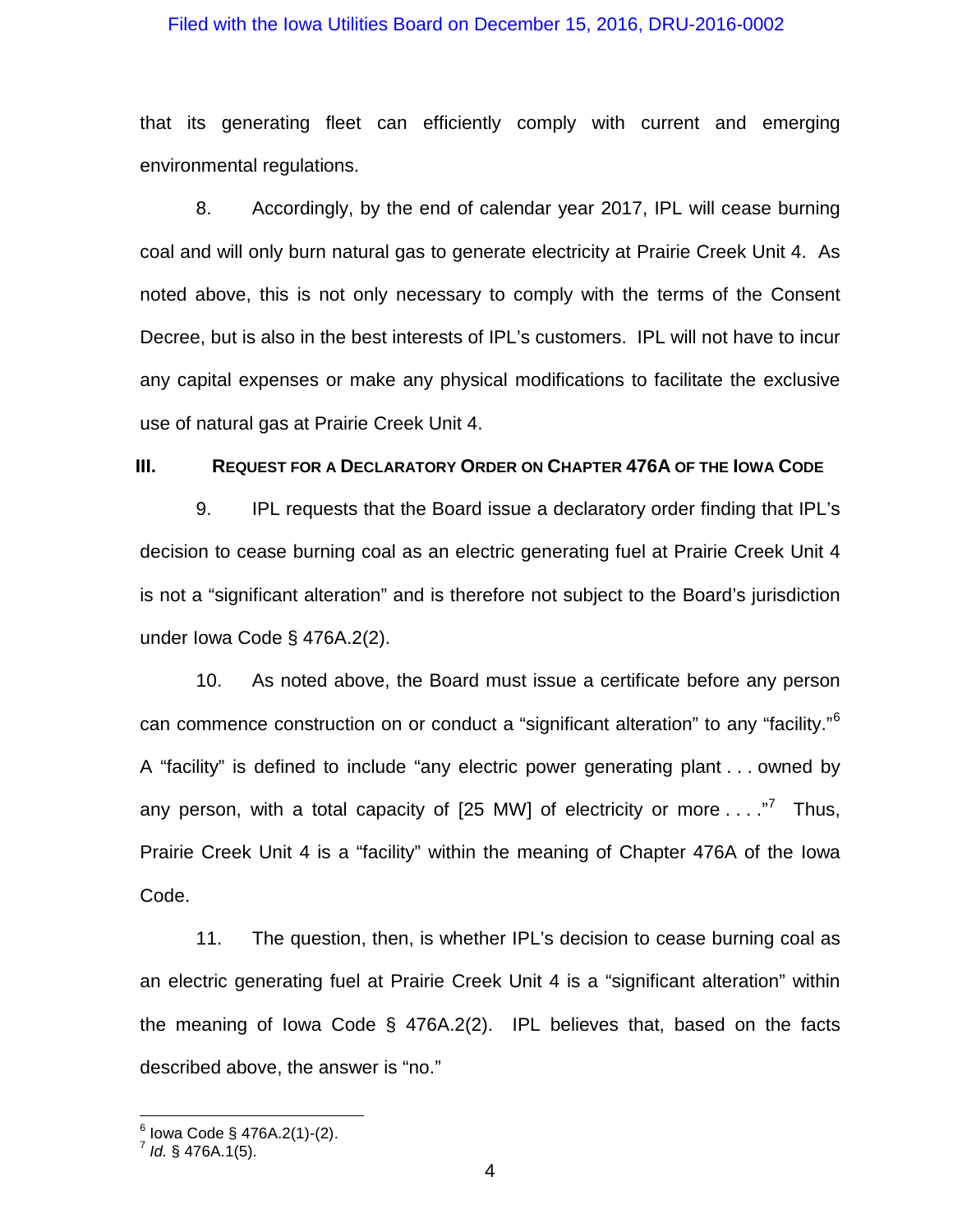12. In a previous declaratory order concerning the cessation of coal use at IPL's Dubuque Generating Station (DGS) Units 3 and 4 and Sutherland Generating Station (SGS) Units 1 and 3 (hereinafter "DGS/SGS Declaratory Order"), the Board indicated that two factors must be considered when determining whether a "significant alteration" has occurred. The first is whether there is any substantial physical alteration to the electric generation facility in question, and the second is whether there has been a change in the type of fuel used at the facility.<sup>[8](#page-4-0)</sup> Neither of these factors is present in this case.

13. No capital expenditures or physical modifications are necessary to run Prairie Creek Unit 4 exclusively on natural gas.<sup>[9](#page-4-1)</sup> In the DGS/SGS Declaratory Order, the Board determined that the replacement of a boiler door at a cost of \$300,000 "is not of such a level to constitute a 'significant alteration."<sup>[10](#page-4-2)</sup> If installing a new boiler door did not qualify as a "significant alteration," then it follows that the same determination is appropriate here, where no physical modifications or capital expenditures will be necessary to operate Prairie Creek Unit 4 exclusively on natural gas.

14. Second, there will be no change in the type of fuel used at Prairie Creek Unit 4. As noted above, this unit has historically operated on both coal and natural gas, and the air permit for the Prairie Creek Generating Station currently authorizes the combustion of both fuels. After 2017, Unit 4 will no longer run on coal, but will continue to utilize natural gas as a fuel for electric generation. IPL has

<span id="page-4-0"></span><sup>8</sup> *See In Re Interstate Power and Light Co.*, Docket No. DRU-2012-0002, *Declaratory Ruling and Order Denying Request for Waiver as Moot*, at 8 (Apr. 23, 2012) [hereinafter "DGS/SGS Declaratory Order"].

<span id="page-4-1"></span> $9$  IPL is currently replacing valves and piping on the boiler to Prairie Creek Unit 4, but this is to ensure that the unit is compliant with the National Fire Protection Association's NFPA 85, not to facilitate the cessation of coal use.

<span id="page-4-2"></span><sup>10</sup> *DGS/SGS Declaratory Order,* at 8.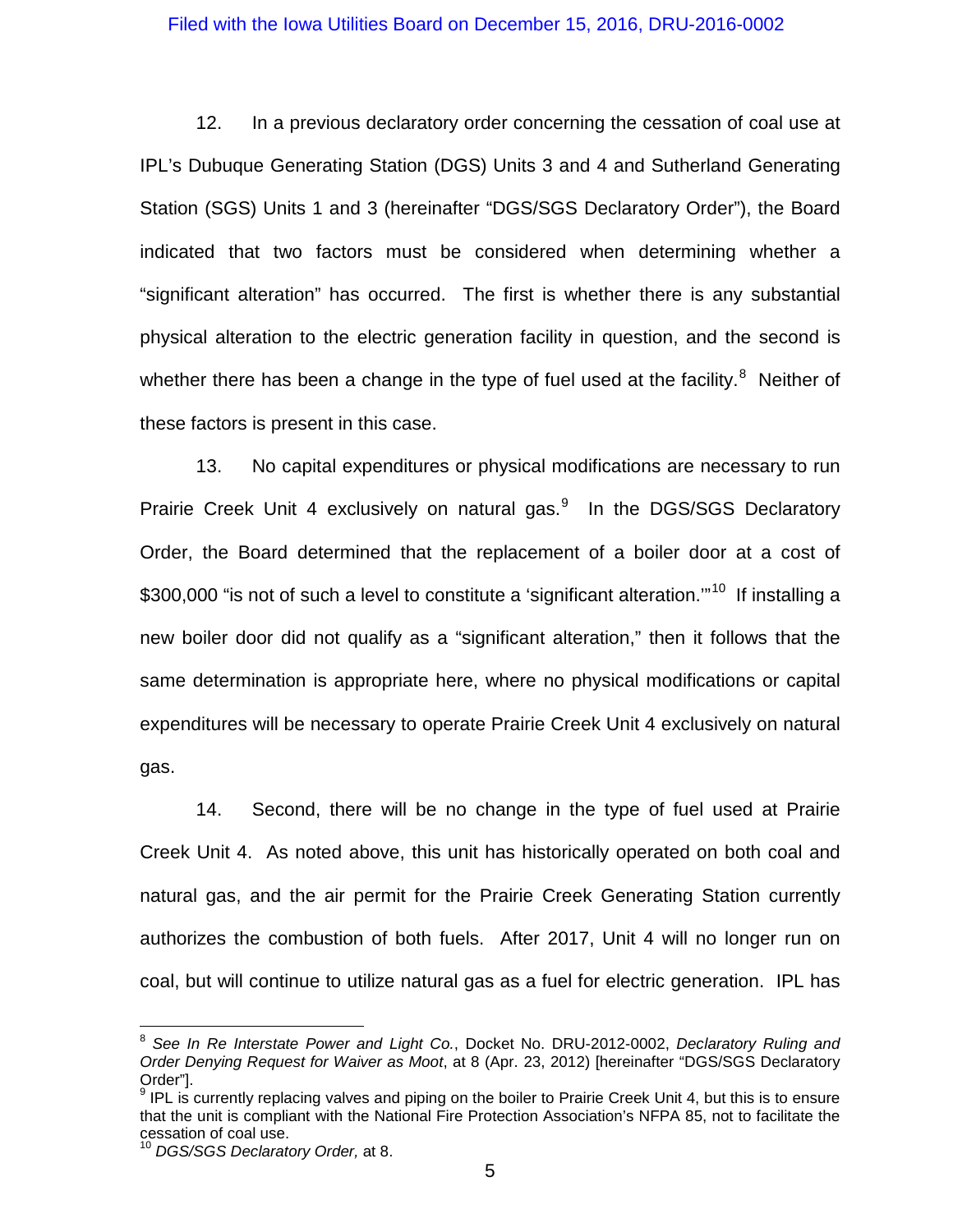applied for a modification to the air permit for the Prairie Creek Generating Station such that, as of December 31, 2017, Unit 4 is only permitted to burn natural gas.

15. In the DGS/SGS Declaratory Order, the Board also considered several other factors in determining whether the cessation of coal use qualified as a "significant alteration" within the meaning of Iowa Code § 476A.2(2). These factors included the size of the DGS and SGS units relative to IPL's generation fleet and the environmental impact of the change in fuel use.<sup>11</sup>

16. In this case, these factors weigh in favor of the Board finding that the change in fuel use at Prairie Creek Unit 4 is not a "significant alteration." First, Prairie Creek Unit 4 has a net summer capacity of approximately 116 MW, which is only 3.3 percent of the net summer generating capacity of IPL's entire generating fleet.<sup>[12](#page-5-1)</sup> Indeed, this represents an even smaller share of IPL's generating fleet than the units at issue in the DGS/SGS Declaratory Order.<sup>[13](#page-5-2)</sup>

17. Second, as with the fuel changes at issue in the DGS/SGS Declaratory Order, the cessation of coal use at Prairie Creek Unit 4 does not implicate land use or environmental factors because "there is no change in the [facility's] footprint, the capability of burning a new category of fuel is not being added, and there are positive environmental ramifications in terms of emissions and carbon reductions and elimination of coal piles."<sup>14</sup> In this way, operating Unit 4 exclusively on natural

<span id="page-5-0"></span><sup>11</sup> *Id.* at 9.

<span id="page-5-1"></span> $12$  Prairie Creek Unit 4 has a nameplate capacity of approximately 148.8 MW. The unit's net summer capacity (approximately 116 MW) is based on the most recently conducted performance test at Prairie Creek Generating Station. IPL's fleet-wide net summer generating capacity was calculated based on the Form 860 data that IPL reported to the Energy Information Administration for calendar year 2015 and includes the anticipated net summer capacity for Marshalltown Generating Station,<br>which is scheduled to go into service in the second quarter of 2017.

<span id="page-5-3"></span><span id="page-5-2"></span> $13$  Collectively, the four units at issue in the DGS/SGS Declaratory Order had a nameplate capacity of approximately 148 MW. *Id.* at 3-4.

<sup>14</sup> *Id.* at 9.